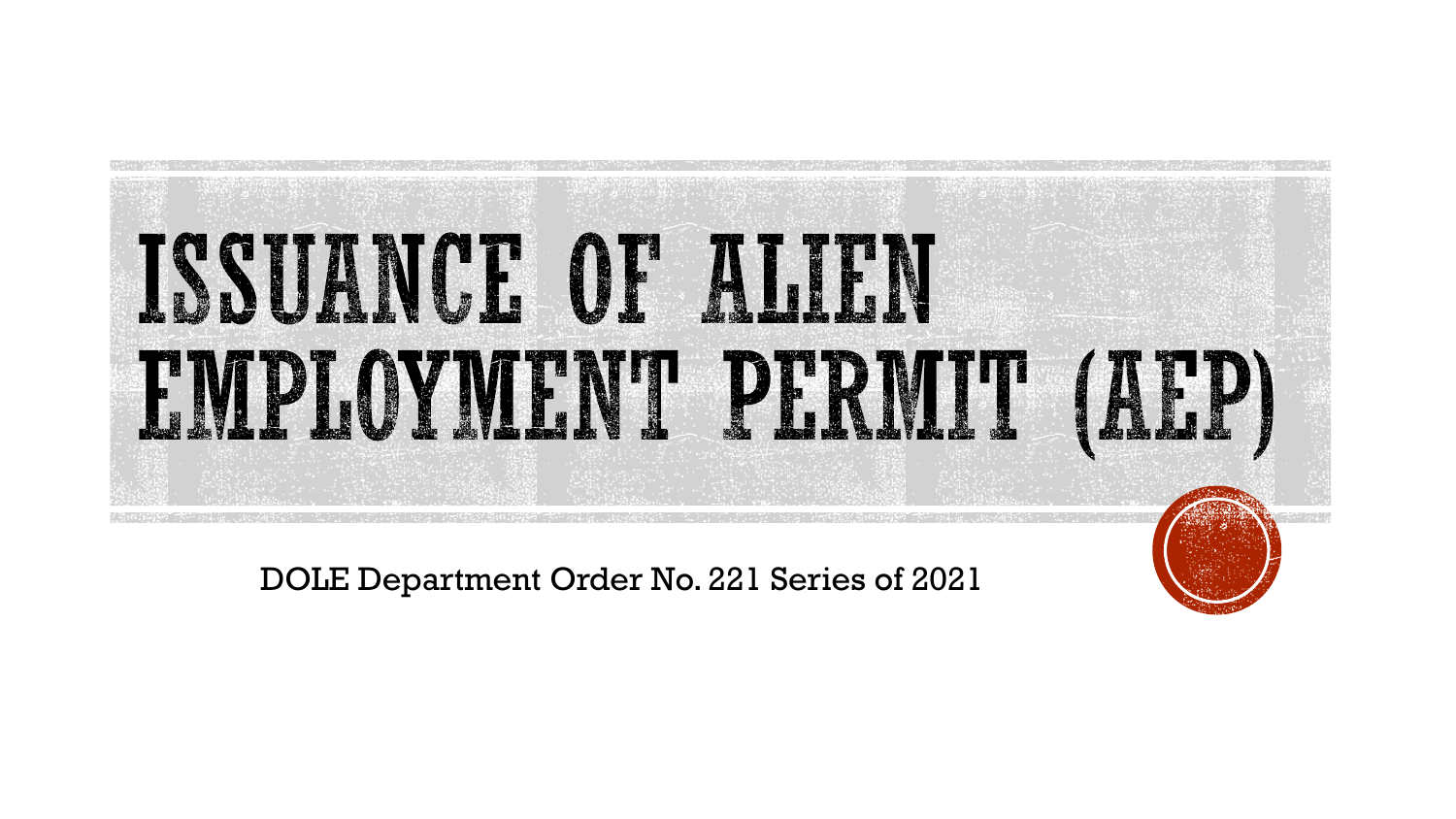

#### NEW GUIDELINES FOR FILING DATES, PROCESSING TIME, PERMIT FEES, PENALTIES, DOCUMENTARY REQUIREMENTS, AND EMPLOYERS' DUTIES

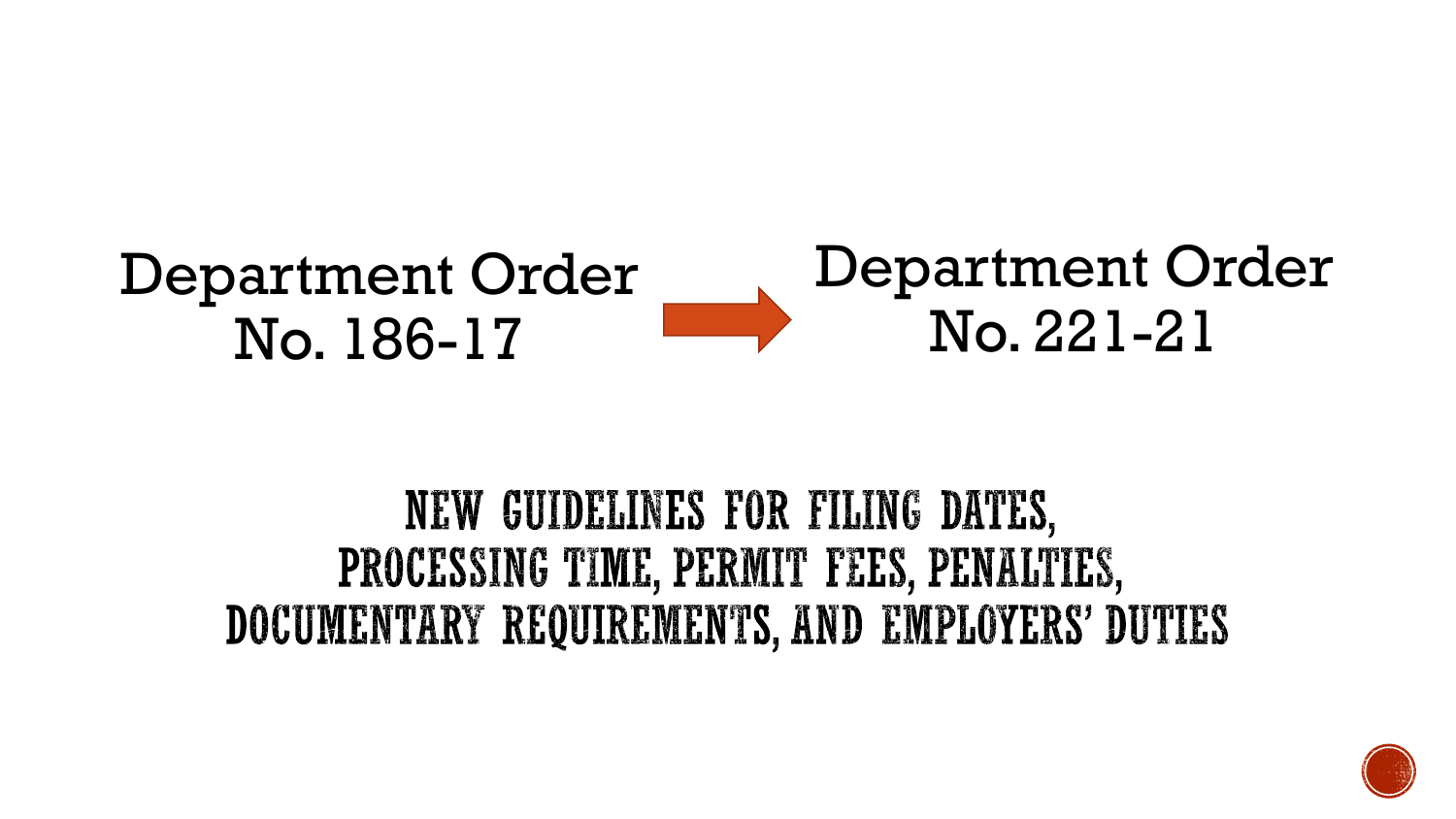

# ONLINE **REGISTRATION**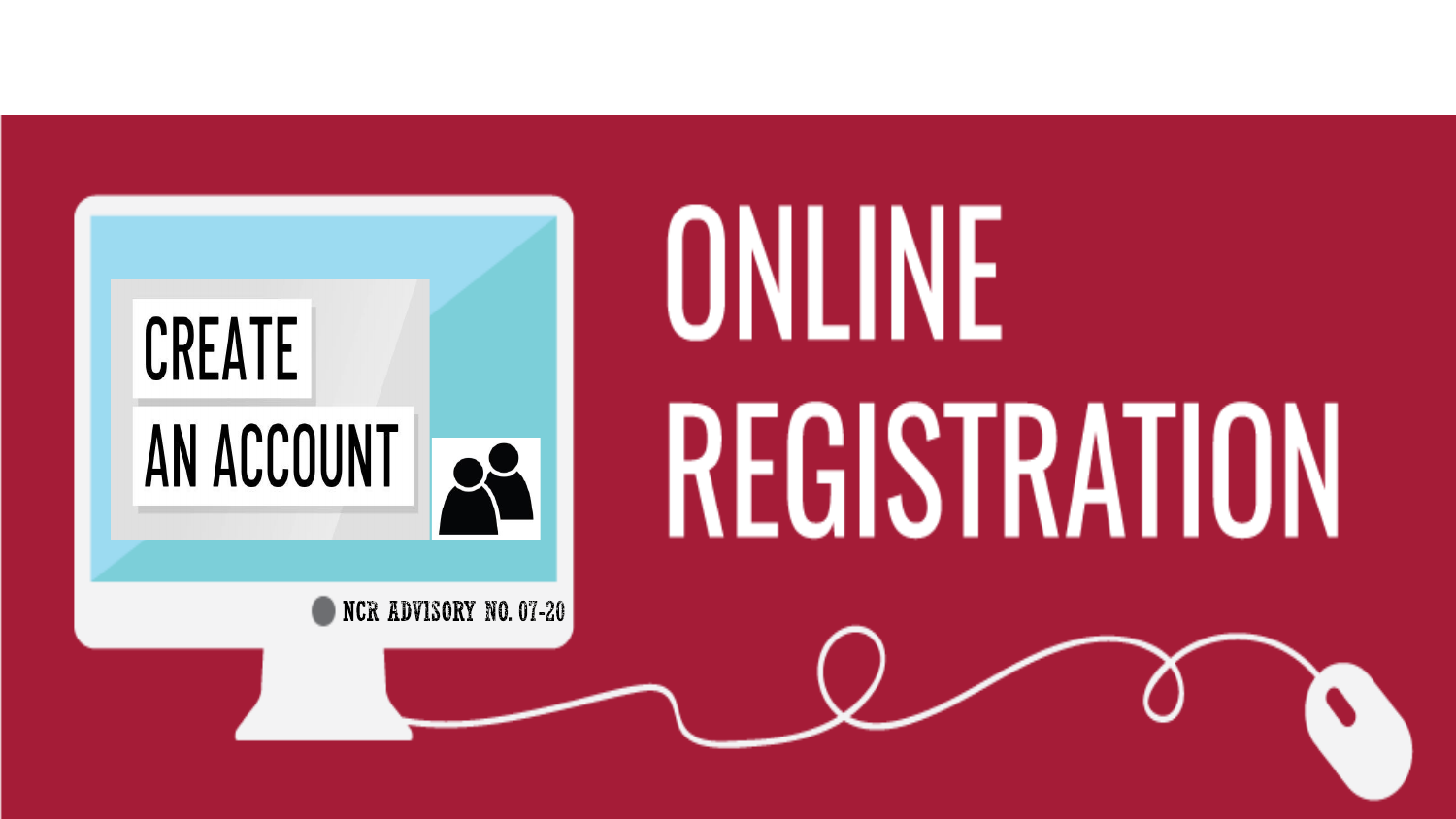### PRE-APPLICATION REQUIREMENTS

#### **1. Company Profile**

- **2. Certificate of Business Name Registration** with Application Form duly received by DTI in case of sole proprietorship; **Certificate of Registration**, AOI, By-Laws, and updated GIS issued by SEC in case of a corporation
- 3. Valid **Business or Mayor's Permit**

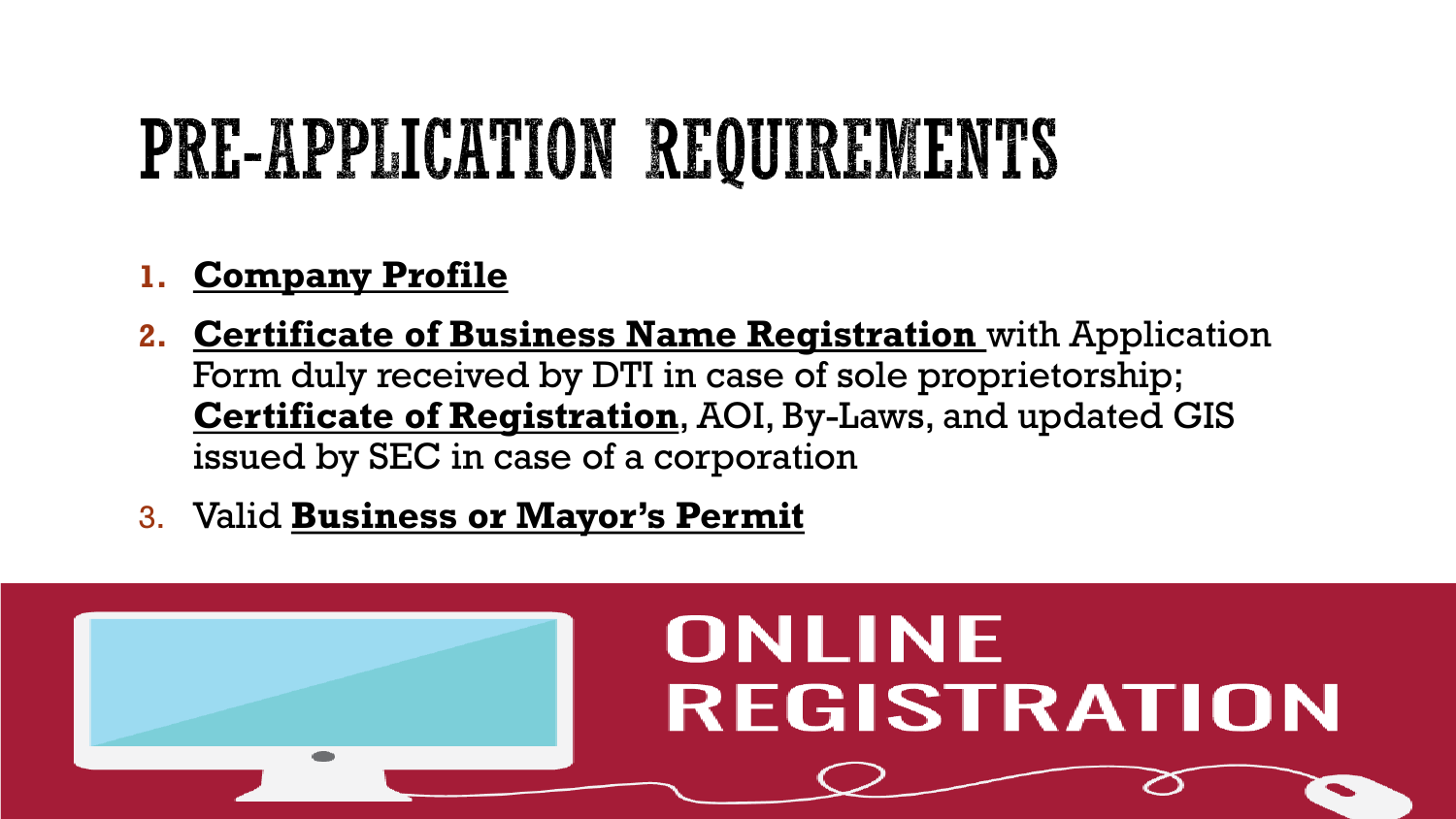### GENERAL DOCUMENTARY REQUIREMENTS

- **1. Passport** with valid visa
- 2. Duly accomplished **Application Form**
- 3. Valid **Business or Mayor's Permit**
- 4. BIR form no. 1904/1902 duly received by the BIR indicating the **TIN of the foreign national** or a certification from the BIR with a list of foreign nationals opposite each with the TIN issued, or a copy of e-registration
- 5. Duly notarized Appointment or **Contract of Employment** signed by the foreign national and the employer

"PABs-TIN-CR-(tayo sa)-Pub"

- **6. Certificate of Business Name Registration** with Application Form duly received by DTI in case of sole proprietorship; **Certificate of Registration**, AOI, By-Laws, and updated GIS issued by SEC in case of a corporation
- 7. Proof of **Publication** of the job vacancy in a newspaper of general circulation, together with a duly notarized affidavit stating no applications were received or no Filipino application was considered for the position

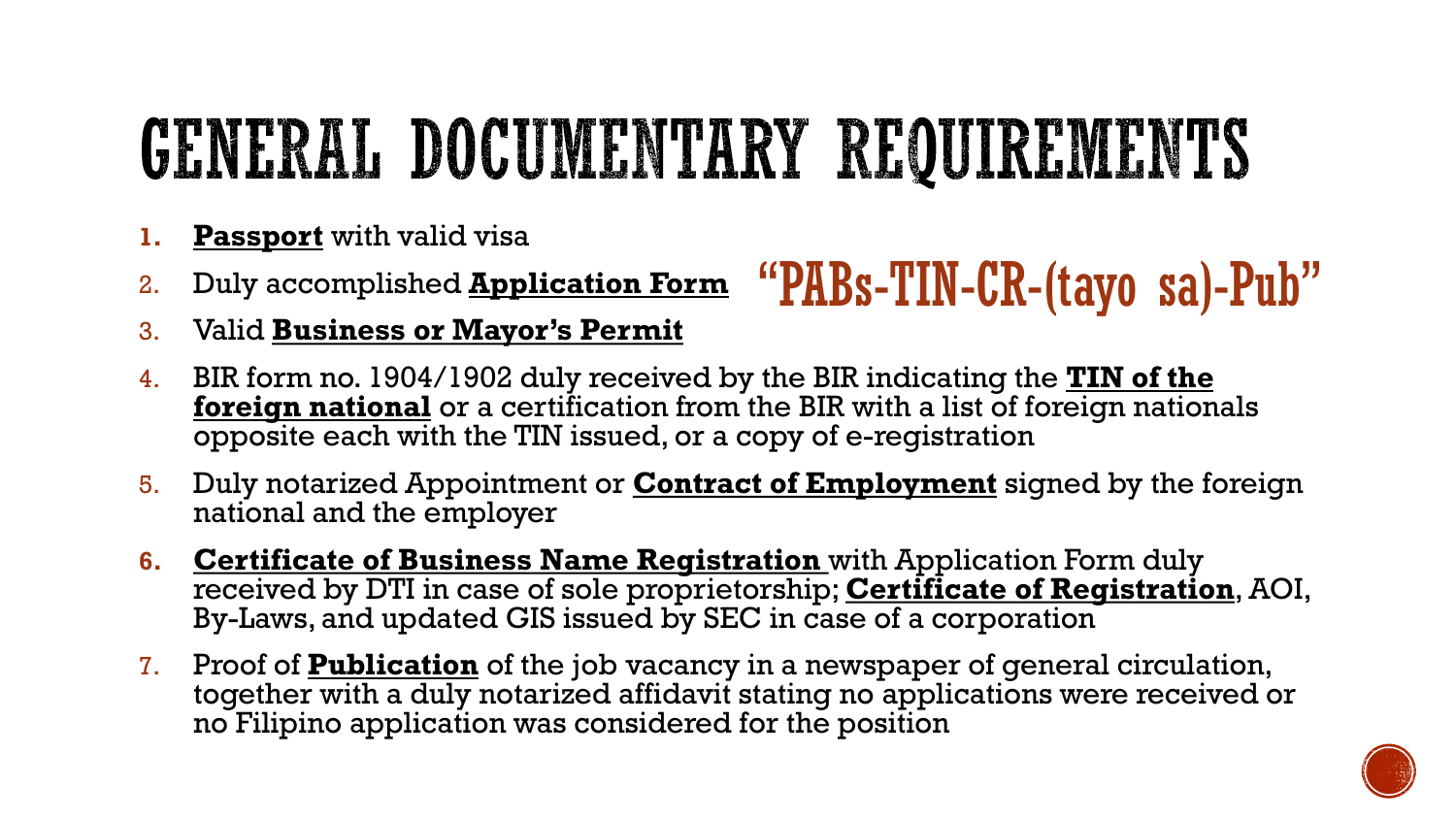

#### FILING PERIOD



**Department of Labor and Employment** 

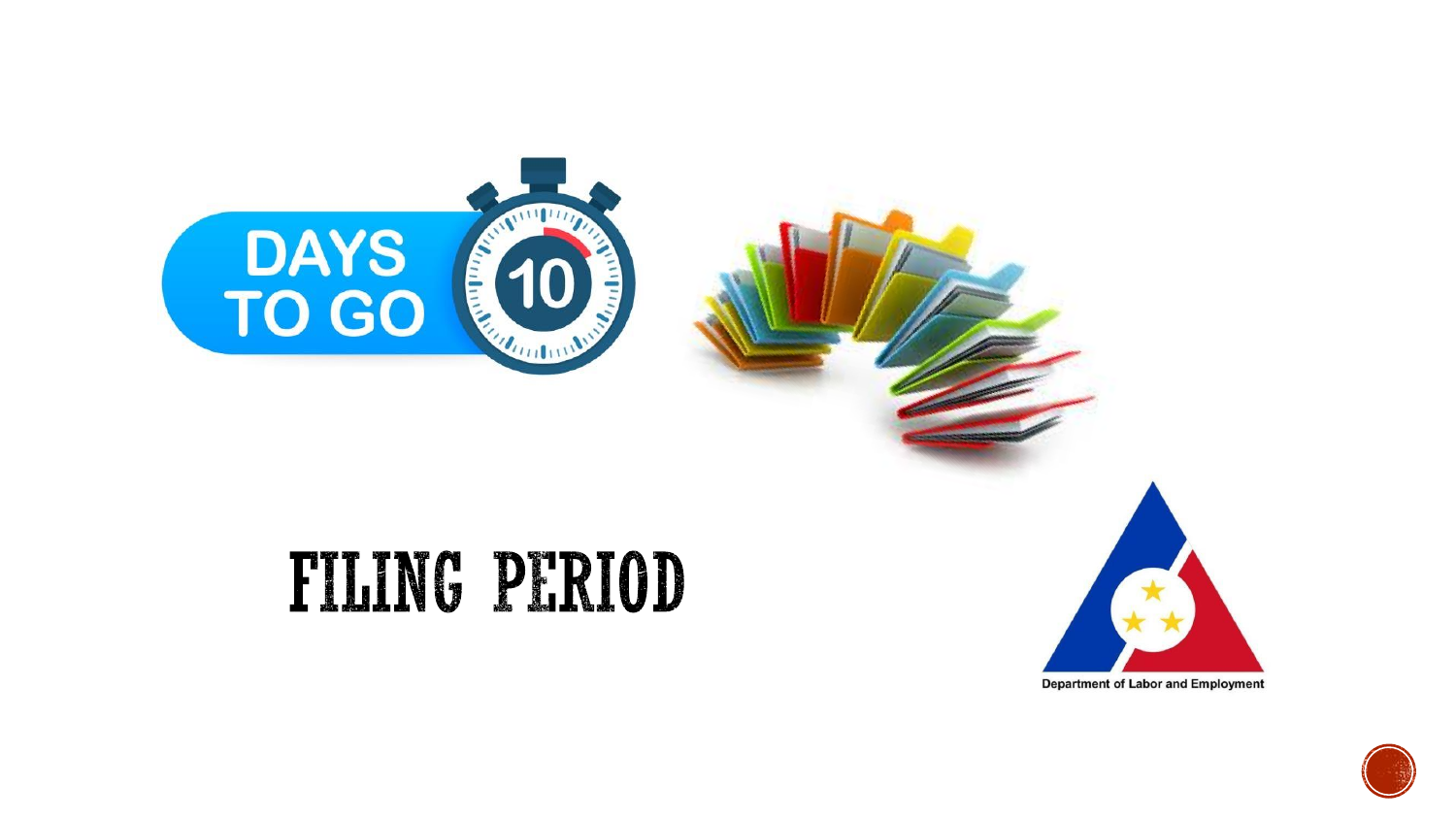### PROCESSING PERIOD



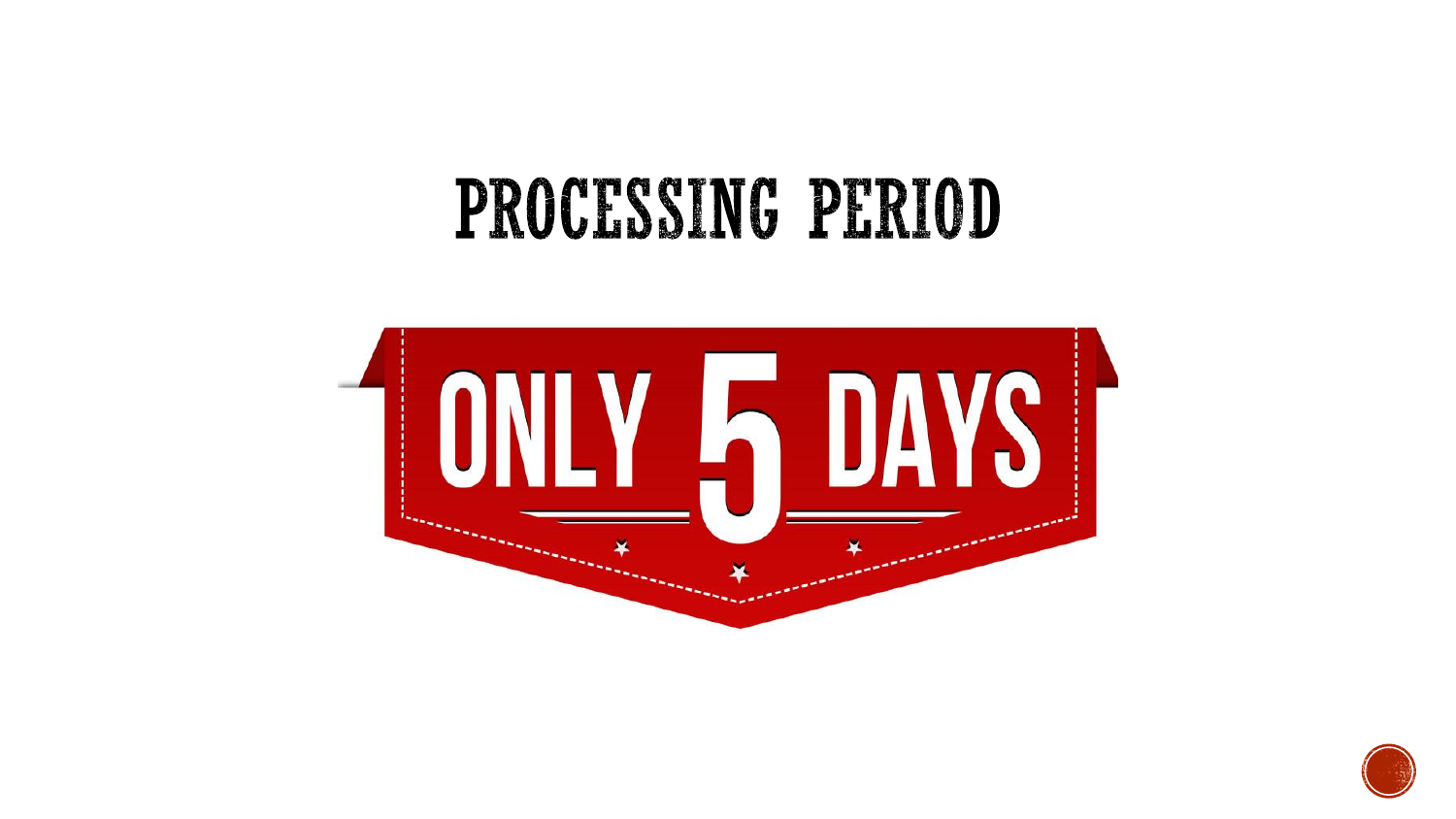### **APPLICATION FEES**



# PHP 10,000.

- ▪Validity of 1 year inclusive of the publication fee
- ▪Additional PhP 5,000.- for every additional year

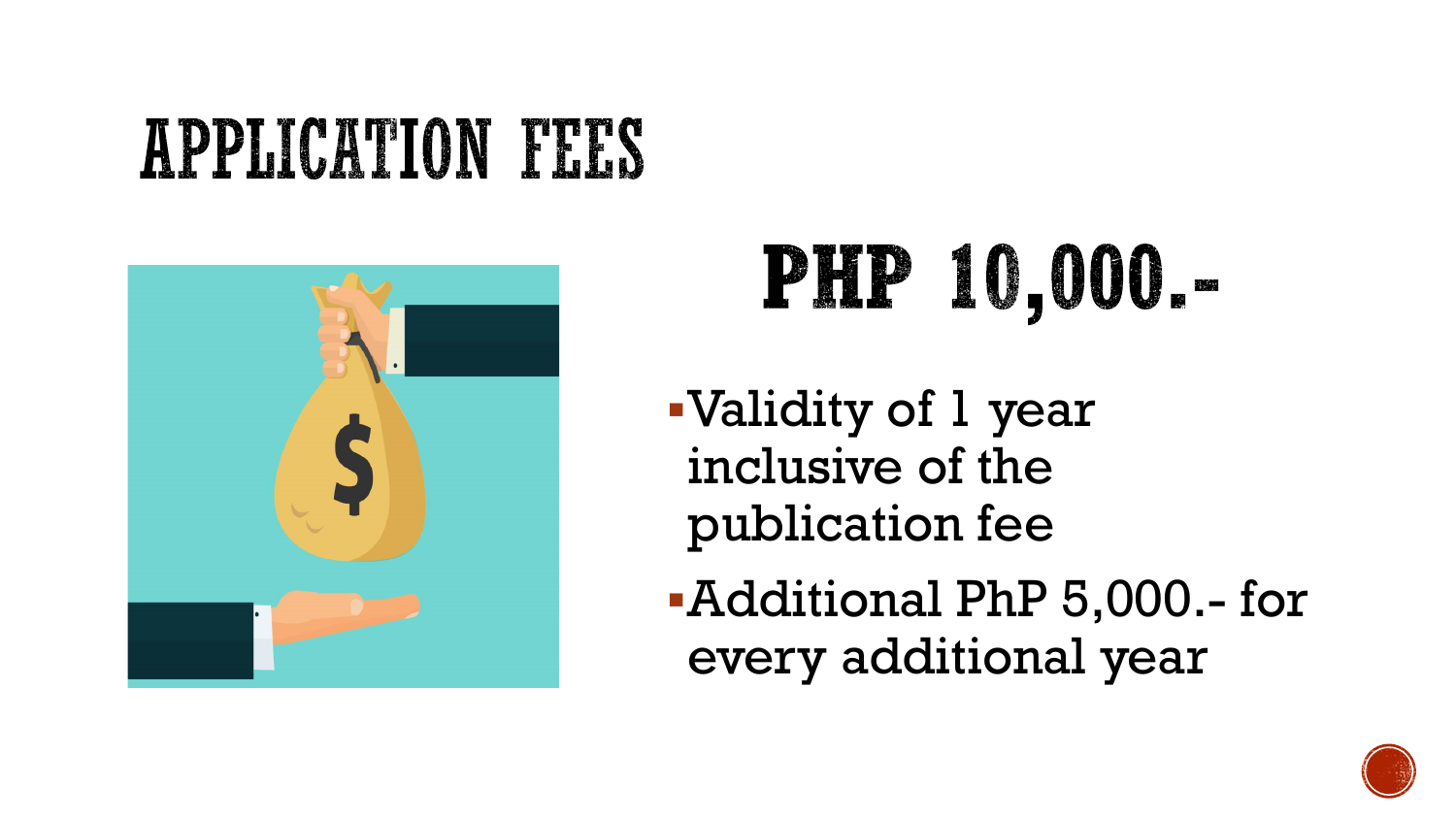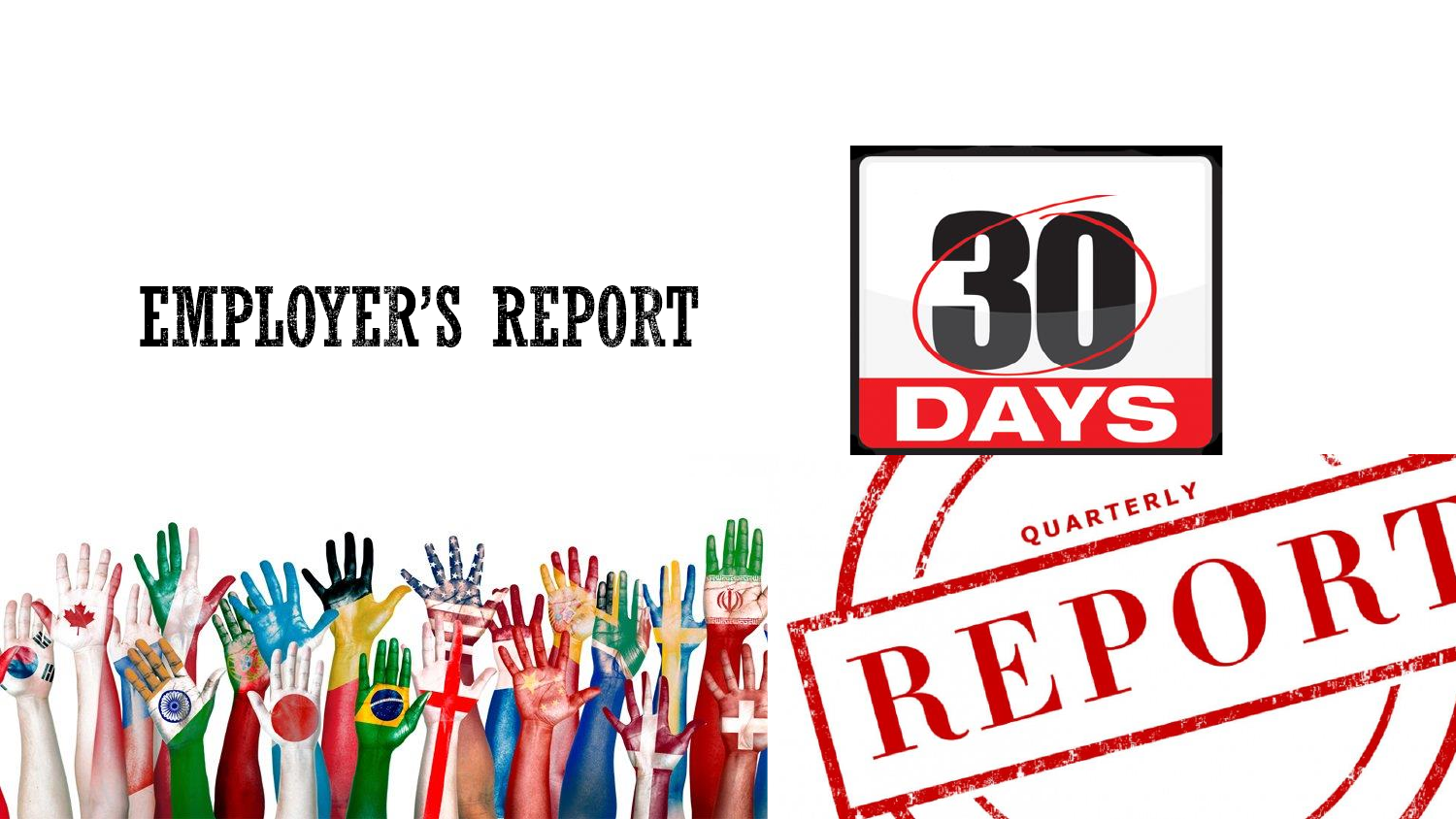## REVISED RULES AND REGULATIONS



#### **DO No. 186-17 DO No. 221-21**

- 1. Publication
- 2. Period to File Application

15-day Grace Period

Necessary 10 working days

- 3. Processing Time
- 4. Application Fee
- 5. Employer's Report

3 working days PhP 9,000.-

Not necessary

No Report required

5 working days PhP 10,000.- Required

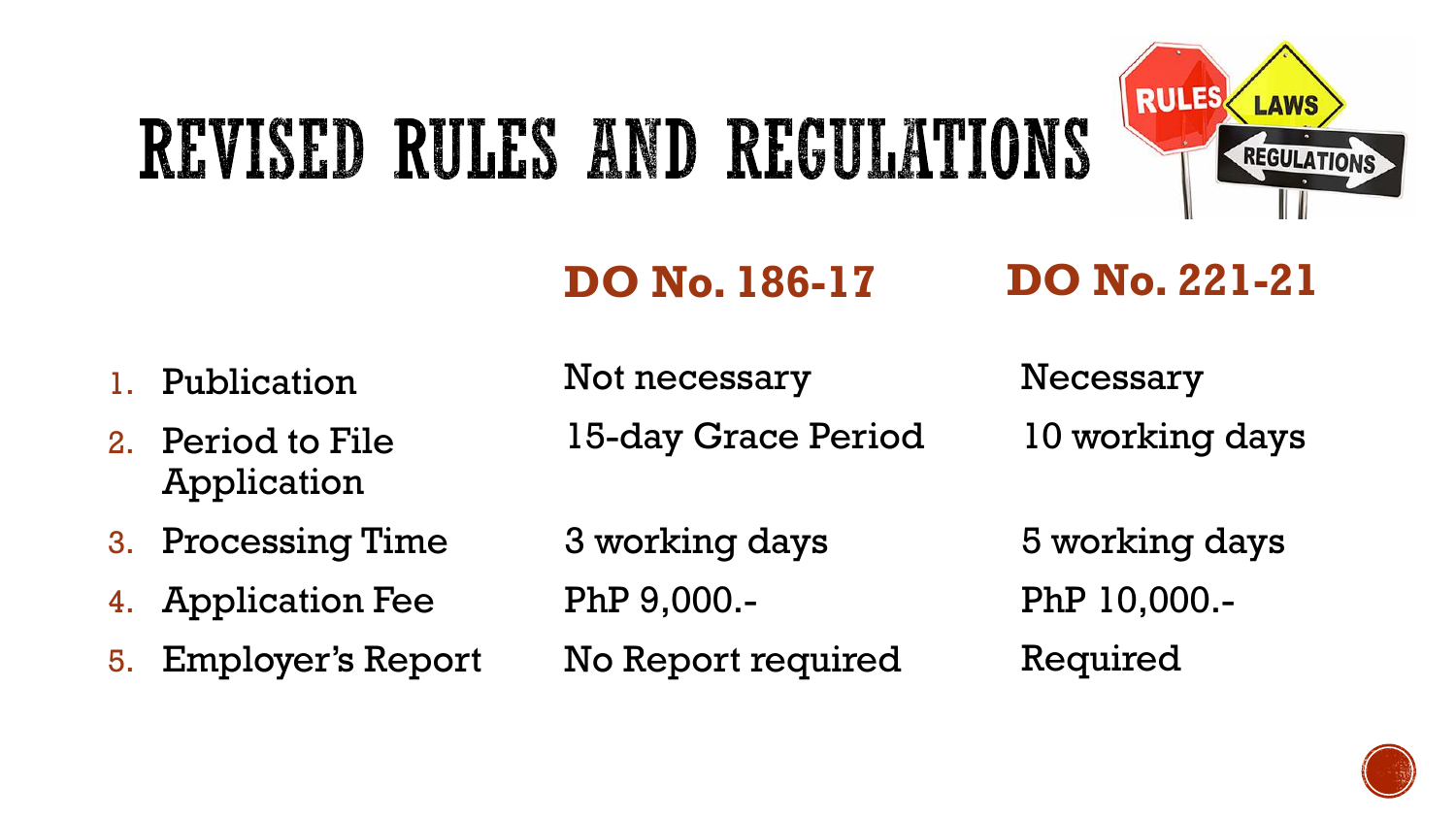### REFERENCES

- ▪*Department Order No. 221-21*: Revised Rules and Regulations for the Issuance of Employment Permits to Foreign Nationals (January 6, 2021)
- ▪*NCR Advisory No. 07-20:* Guidelines for Filing and Issuance of Alien Employment Permit (May 29, 2020)